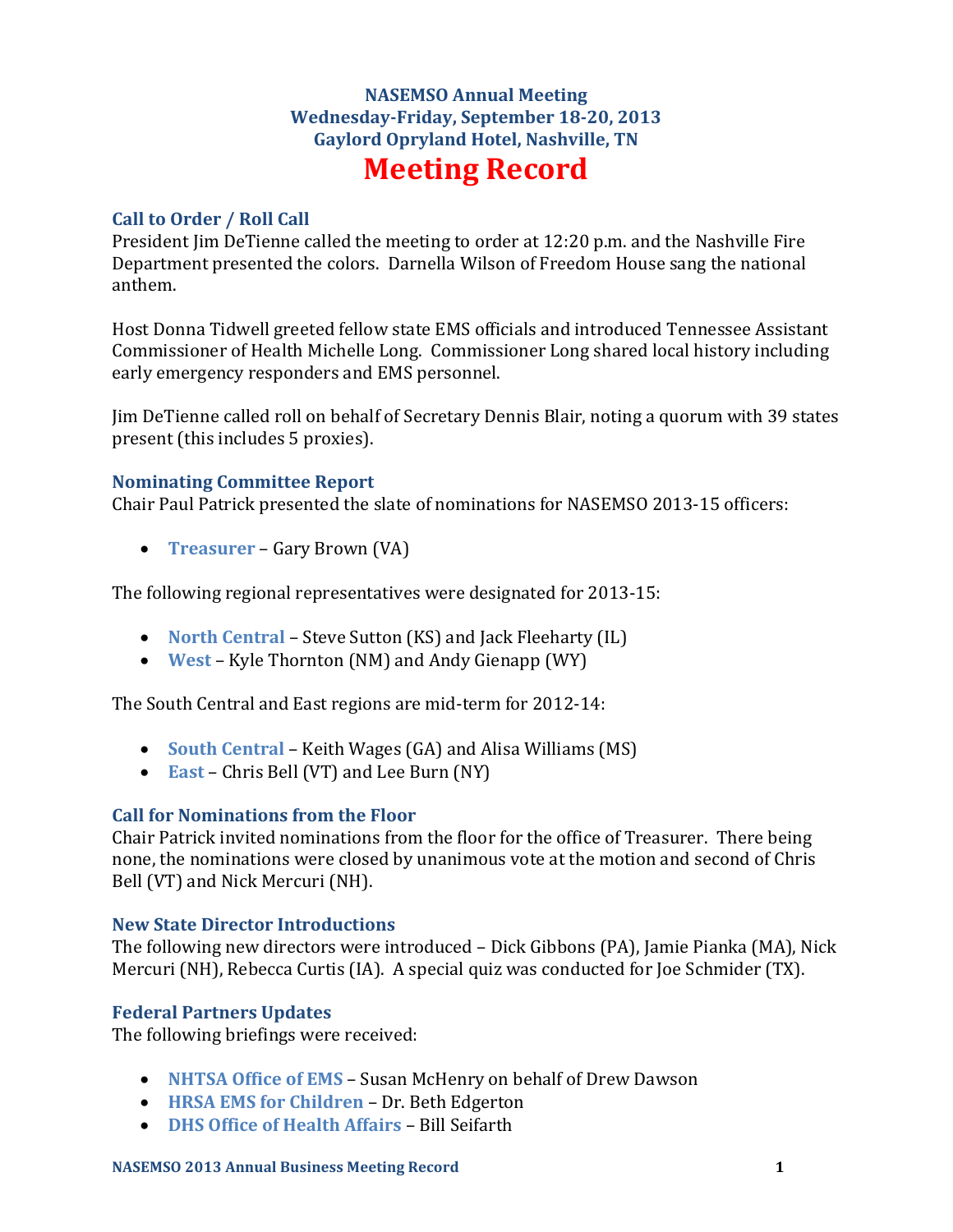- **DHS FEMA U.S. Fire Academy** Mike Stern
- **DHHS, ASPR, Division of Health Care Systems Policy Dr. Gregg Margolis**
- **DHS Science & Technology**  Jim Grove

Afternoon sessions focused on ambulance design and standards.

*The meeting recessed at 4:30 p.m. on Wednesday and reconvened at 7:00 a.m. on Thursday.*

The state EMS directors conducted a breakfast forum and breakout sessions during the day addressed the EMS Roadway Safety Assessment Tool, EMS in the U.S. Territories, Data, Current Trends, NCSL's State Trauma/EMS Project, FirstNet, Hurricane Sandy, Drug Shortages, Carolina's MED-1, Ambulance & Provider Safety, EMS Workforce, Model Rules for Ambulance Vehicle Design, EMSC Today including National Pediatric Readiness and Integrating Evidence-Based Pediatric Pre-hospital Protocols, Health Reform, Heart Rescue and Mobile Integrated Healthcare.

*The meeting recessed at 5:00 p.m. on Thursday and reconvened at 8:00 a.m. on Friday.*

## **Secretary's Report**

Secretary Dennis Blair called roll, noting a quorum present.

#### **Treasurer's Report**

Treasurer Gary Brown summarized fiscal year 2012-13 performance noting an ending fund balance at 06-30-2013 of \$845,403. Two-months financial activity for 2013-14 yielded a current fund balance at 08-31-2013 of \$840,944.

He presented a draft 2014-15 budget (see Attachment 1) which has been recommended by the NASEMSO Board of Directors for adoption. He noted that it includes \$953,461 receipts and \$1,045,888 expenses; several current federally-funded projects will be complete by then. Steve Sutton (KS) moved, seconded by Joe Schmider (TX) to adopt the 2014-15 budget as presented. The motion carried by unanimous vote.

#### **Committee Reports**

- **Domestic Preparedness** Joe Schmider (PA) reported that the committee recently tested the NASEMSO communications system relative to the FEMA national ambulance contract point of contact.
- **Rural EMS** Tom Nehring (ND) shared that a work group of their committee is addressing wild fire blue cards. They will continue JCREC activities in conjunction with NOSORH. The National Research Council and TACC have recently joined the JCREC. He noted that at lest 15% of FLEX funds are earmarked for EMS and it is important for state EMS offices to work with state offices of rural health. Rural EMS work force planning and leadership are also issues on their agenda. Joe Ferrell (IA) is representing NASEMSO on the JCREC.
- **Air Medical** Bob Bass M.D. (MD) shared that the project to develop model regulations will begin soon.
- **Highway Incident & Transportation Systems** Keith Wages (GA) thanked Mary Hedges for her work coordinating two sessions this week specific to HITS including one from the Center for Transportation Injury Research on crash data usage funded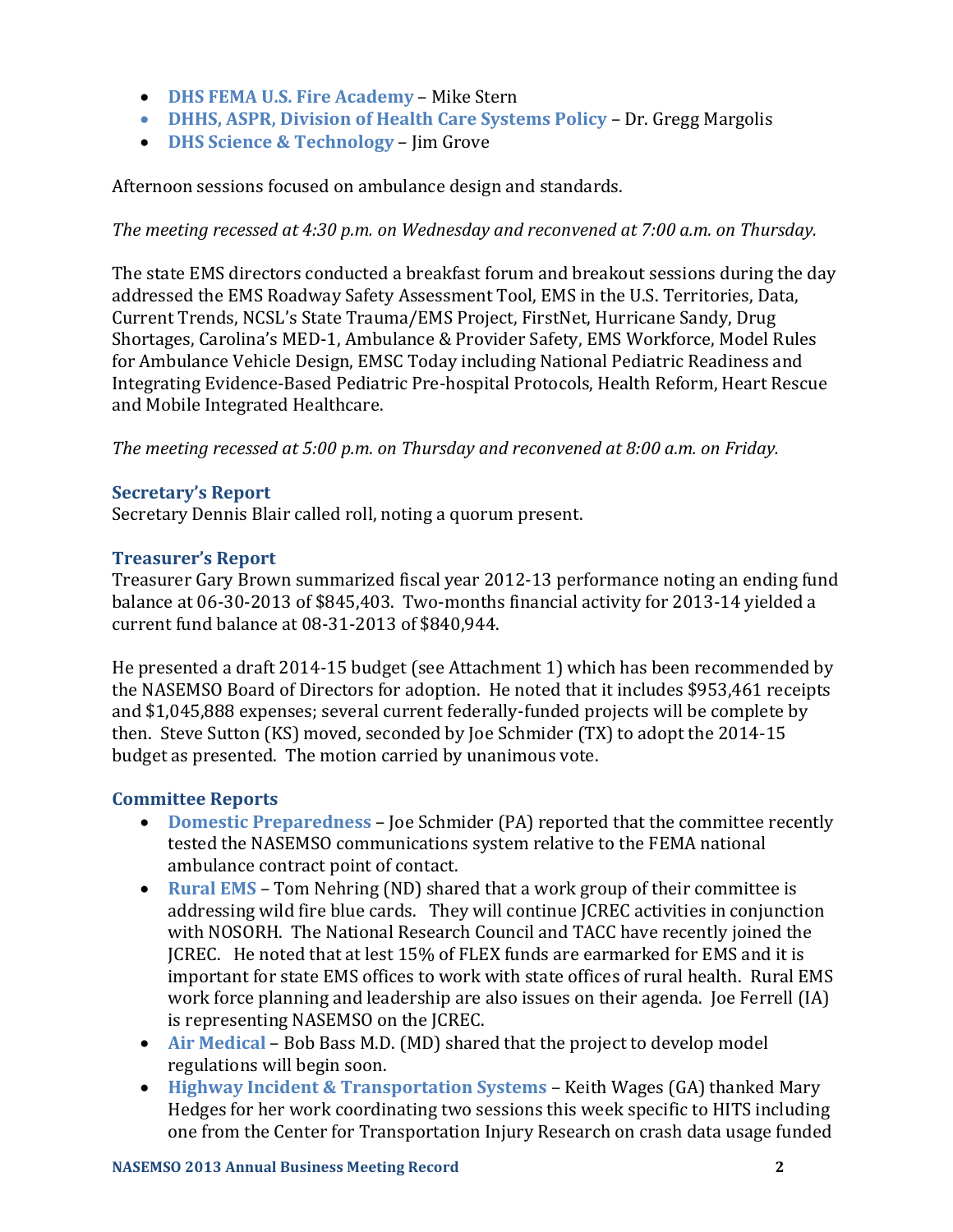by FHWA. Keith Griffiths also reported on a FHWA-funded initiative to support interaction between EMS and highway officials.

- **Ambulance Vehicle & Licensure** Brian Litza (WI) presented the report during lunch yesterday.
- **Mobile Integrated Health/Community Paramedicine** Jim DeTienne shared that the plan is to educate members and collaborate with other agencies to maintain a repository of information available from states.

# **Council Reports**

- **Education & Professional Standards** Brett Hart (TX) noted that 20 states participated this week in the Council meeting; they elected East Rep Warren Short (VA) and West Rep Joe Stocker (IA). Joe Ferrell will become the chair next year.
- **Trauma Managers** Rob Seesholtz (TN) noted they had 26 states present this week. They addressed system integration challenges. ACS provided College program updates including the Resources Guide. The Council reiterated commitment to the NASEMSO-ACS COT Joint Operating Committee goals, process and progress. Seesholtz commended Rachael Alter for assisting with the council's mentor tool kit.
- **Medical Directors** Joe Moreland M.D. (FL) shared that 23 states were present this week. They elected Dr. Charles Cady to fill the vacancy for the North-Central Region Rep. They recommended two NASEMSO Board actions this week. NASEMSO agreed to express support for continued funding of the Resuscitation Outcomes Consortium. They also recommended sign-on to the EMS Transfer of Care Policy produced by ACEP. Two ongoing projects include Model EMS Guidelines and Statewide Implementation of Evidence Based Guidelines.
- **Data Managers** Joe Moreland (KS) thanked Rachael Alter, Kevin Putnam, Josh Legler and Chip Cooper for their work supporting the council and the NEMSIS 3.0. They addressed response time standards and other matters.
- **Pediatric Emergency Care** Dave Edwards (VA) noted that the council conducted two joint sessions this week – one with the medical directors and the other with the education & professional standards. They expressed concern about delay in updated PECC educational materials. This year they worked on the pediatric equipment guidelines, compiled a checklist tool for pediatric disaster planning to see what states have in place, injury prevention and violence. They are talking about pediatric QI indicators in NEMSIS 3.0. This week states shared best practices including pediatric education simulation methods, facility recognition programs and pediatric trauma verification, pediatric ED readiness project.

# **2016 Annual Meeting Site Selection**

West Region Rep Kyle Thornton (NM) reported that several states made informal offers to host the annual meeting, but New Mexico is the only state that made a formal offer. Therefore, the membership voted to meet in New Mexico.

# **2013 Resolutions**

 **2013-01 Standard for Public Safety Communications When Responding to Calls Pertaining to Missing, Abducted and Sexually-Exploited Children** – Gary Brown (VA) moved, seconded by Andy Gienapp (WY) to adopt the resolution. The vote was unanimous and the motion carried.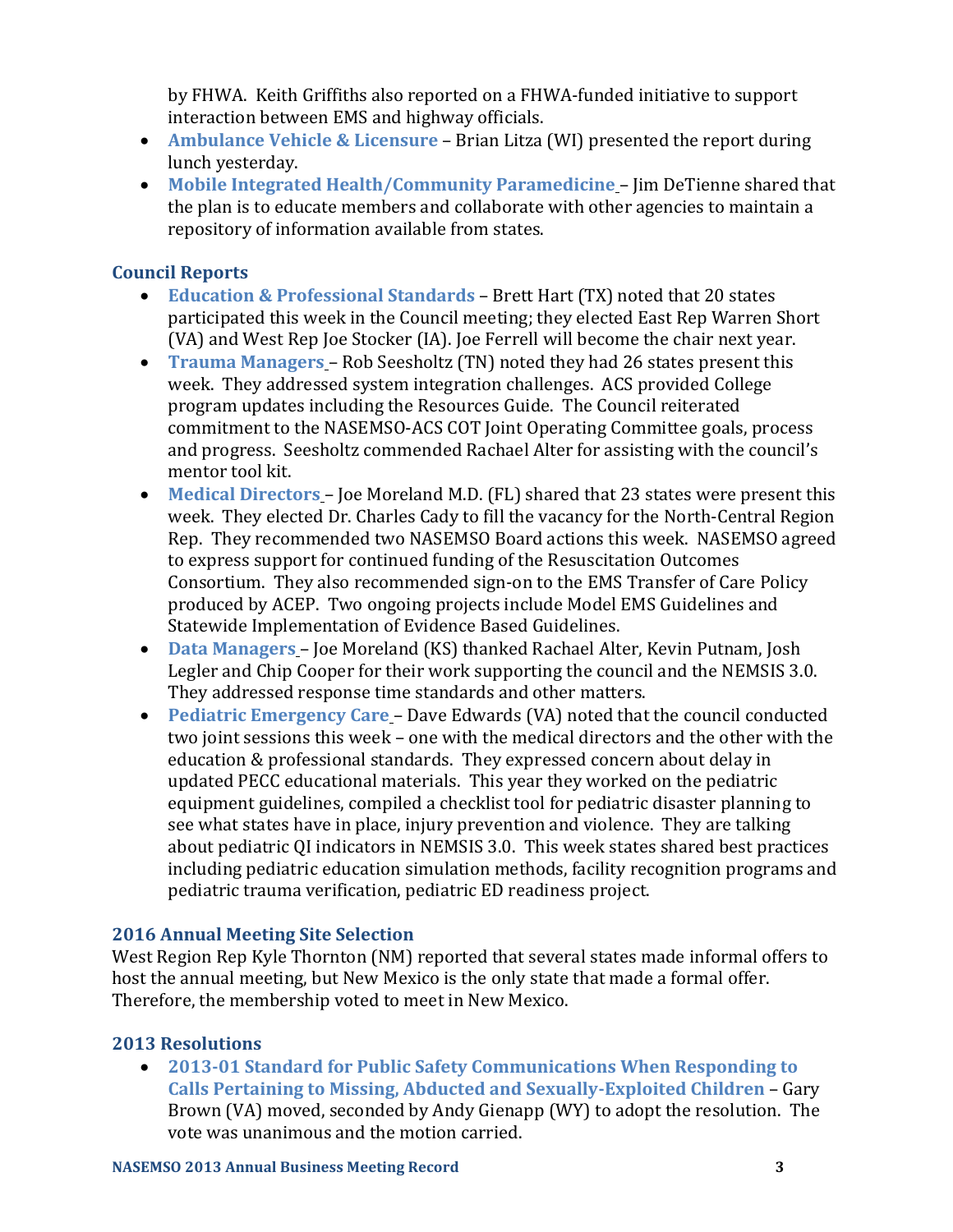**2013-02 Integration into EMS Workforce of Personnel Trained in the Military**  – Keith Wages (GA) moved, seconded by Pat Irwin (NV) to adopt the resolution submitted by Joe Schmider (TX), Andy Gienapp (WY) and Steve Sutton (KS).

#### **Bylaws Amendments**

Amendments were proposed to clarify how to fill vacancies, to add the executive vice president as a non-voting member of the board, and to clarify that regional representatives and alternates must be voting members. Gary Brown (VA) moved, seconded by Joe Schmider (TX) to approve the amendments as presented. The vote was unanimous and the bylaws were amended.

#### **Elections**

Joe Schmider (TX) moved, seconded by Steve Sutton (KS) to accept the slate presented by the Nominating Committee to elect Gary Brown (VA) as Treasurer. The vote was unanimous and the motion carried.

#### **Recognition**

President DeTienne thanked the staff of Tennessee EMS for all their effort and hospitality this week.

He recognized members on anniversaries of service as a state EMS director: Karen Halupke (NJ) – 10 years; Tom Manglona (Northern Mariana) – 15 years; Fuapopa Abigalio (American Samoa) – 25 years; Bob Bass M.D. (Maryland) – 20 years.

Special gratitude was expressed to Dr. Bass, noting his retirement at the end of the year; NASEMSO presented him with an engraved compass.

#### **President's Remarks**

President DeTienne reminded the audience to complete meeting evaluations. He shared that he is creating an Ad Hoc Committee on NASEMSO Meetings chaired by Paul Patrick to evaluate how the association conducts business vis-à-vis in-person and virtual gatherings.

He expressed a special appreciation for the association staff.

DeTienne encouraged members to consider serving as an association officer or regional leader. He indicated he will continue to pursue leadership development and mentoring tools, establishing an alumni forum, pursue a strategy on data.

#### **Adjournment**

There being no further business, the NASEMSO Annual Meeting adjourned at 10:50 am.

| Attachment 1: | NASEMSO 2014-15 Budget            |
|---------------|-----------------------------------|
| Attachment 2: | <b>NASEMSO Resolution 2013-01</b> |
| Attachment 3: | <b>NASEMSO Resolution 2013-02</b> |

*Meeting Record respectfully submitted by NASEMSO Executive Vice President Beth Armstrong.*

G:\nasemso\Minutes\NASEMSO ABM 2013 Meeting Record.docx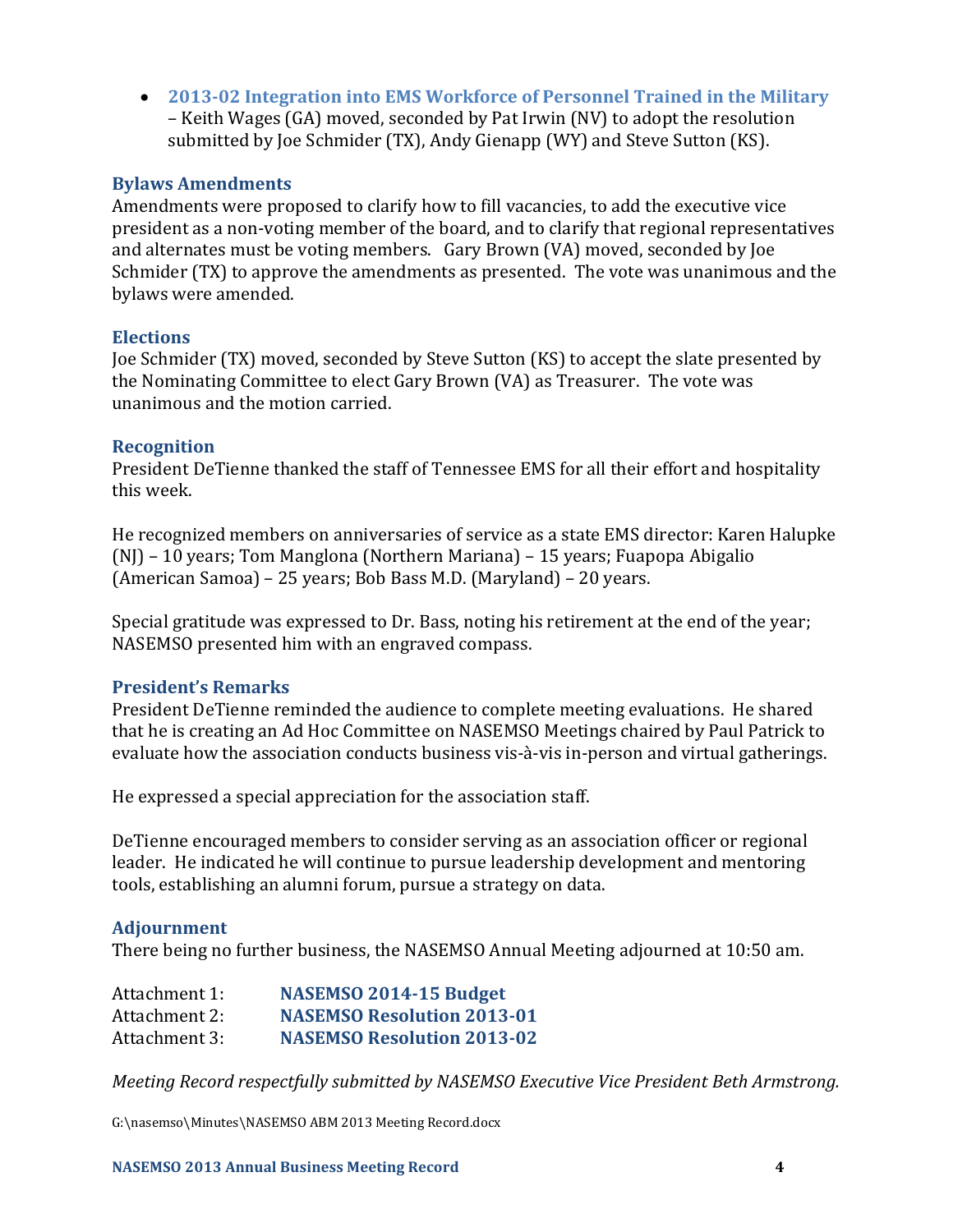# **Attachment 1: NASEMSO 2014-15 Budget**

| July 1 - June 30 Fiscal Year        | 2014-15 Budget   | 2013-14 Actual   | <b>2013-14 Budget</b> |
|-------------------------------------|------------------|------------------|-----------------------|
|                                     | Adopted 09/20/13 | as of 08/31/2013 | Adopted 09/27/12      |
| <b>INCOME FROM OPERATIONS</b>       |                  |                  |                       |
| Dues - Associate Member (\$250)     | 5,000            | 2,000            | 1,500                 |
| Dues - Corporate Member (\$2,000)   | 16,000           | 2,000            | 10,000                |
| Dues - State Ofc Package (\$1,500)  | 67,500           | 30,265           | 67,500                |
| <b>MD Council RegFees</b>           | 0                | 0                | O                     |
| <b>Annual Meeting</b>               | 80,000           | 43,420           | 80,000                |
| <b>Exhibit</b>                      | 45,000           | 10,725           | 40,000                |
| Mtg Sponsorships                    | 10,000           | 7,895            | 10,000                |
| Mid Year Meeting                    | 20,000           |                  | 20,000                |
| Labels/Monograph/Other/Royalties    | 1,000            |                  | 1,000                 |
| Contracts (Separate Stmts)          | 701,961          | 118,203          | 1,008,635             |
| <b>State Travel Funds</b>           | $\overline{0}$   |                  |                       |
| <b>Total Income from Operations</b> | 946,461          | 214,508          | 1,238,635             |
| <b>OTHER INCOME</b>                 |                  |                  |                       |
| Interest/Dividend                   | 7,000            | 852              | 6,500                 |
| Realized Gain/Loss on Investments   | 0                | 0                |                       |
| Unrealized Gain/Loss                | $\overline{0}$   | 3,203            |                       |
| <b>Total Other Income</b>           | 7,000            | 4,056            | 6,500                 |
| <b>TOTAL INCOME</b>                 | 953,461          | 218,563          | 1,245,135             |
| <b>ADMIN / OPS EXPENSES</b>         |                  |                  |                       |
| Management Fee                      | 238,471          | 37,853           | 227,115               |
| Management Incentive                | 0                | 0                | $\Omega$              |
| Insurance                           | 1,000            | $\mathbf 0$      | 1,000                 |
| <b>Accounting Fee</b>               | 2,000            | 310              | 2,000                 |
| <b>Investment Fees</b>              | 5,000            | 1,315            | $\theta$              |
| <b>Office Supplies</b>              | 1,500            | 37               | 2,000                 |
| Telephone/fax                       | 3,000            | 524              | 2,500                 |
| Postage                             | 500              | 47               | 250                   |
| Printing/copying                    | 500              | 0                | 500                   |
| Membership Mktg                     | 750              | 0                | 2,500                 |
| Committee/Liaison Support           | 40,000           | 1,452            | 40,000                |
| Exp. For State Travel Funds         | 30,500           | 0                | 0                     |
| <b>Credit Card Process Fees</b>     | 9,500            | 1,156            | 9,000                 |
| Donation - EMS Mem Svc              | 1,000            | $\mathbf 0$      | 1,000                 |
| Web Site                            | 12,000           | 2,087            | 10,000                |
| <b>Staff Travel</b>                 | 7,500            | 200              | 7,500                 |
| Miscellaneous/monograph/list prod.  | 1,000            | 221              | 750                   |
| <b>Admin/Ops Subtotal</b>           | 354,221          | 45,203           | 306,115               |
| <b>PROJECTS EXPENSES</b>            | 596,667          | 176,367          | 882,080               |
| <b>Annual Meeting Expense</b>       | 75,000           | (1,750)          | 65,000                |
| <b>Annual Meeting Member Travel</b> | 0                | O                | $\cup$                |
| Mid Year Meeting Expense            | 20,000           | $\overline{0}$   | 20,000                |
| <b>TOTAL EXPENSES</b>               | 1,045,888        | 219,819          | 1,273,195             |
| <b>EXCESS/(DEFICIT)</b>             | (92, 427)        | (1,256)          | (28,060)              |
| <b>Net Assets Beginning of Year</b> | 817,343          | 845,403          | 845,403               |
| <b>Change in Net Assets</b>         | (92, 427)        | (4, 459)         | (28,060)              |
| <b>Net Assets End of Year</b>       | 724,916          | 840,944          | 817,343               |
| <b>Unrealized Gain/Loss</b>         |                  | 3,203            |                       |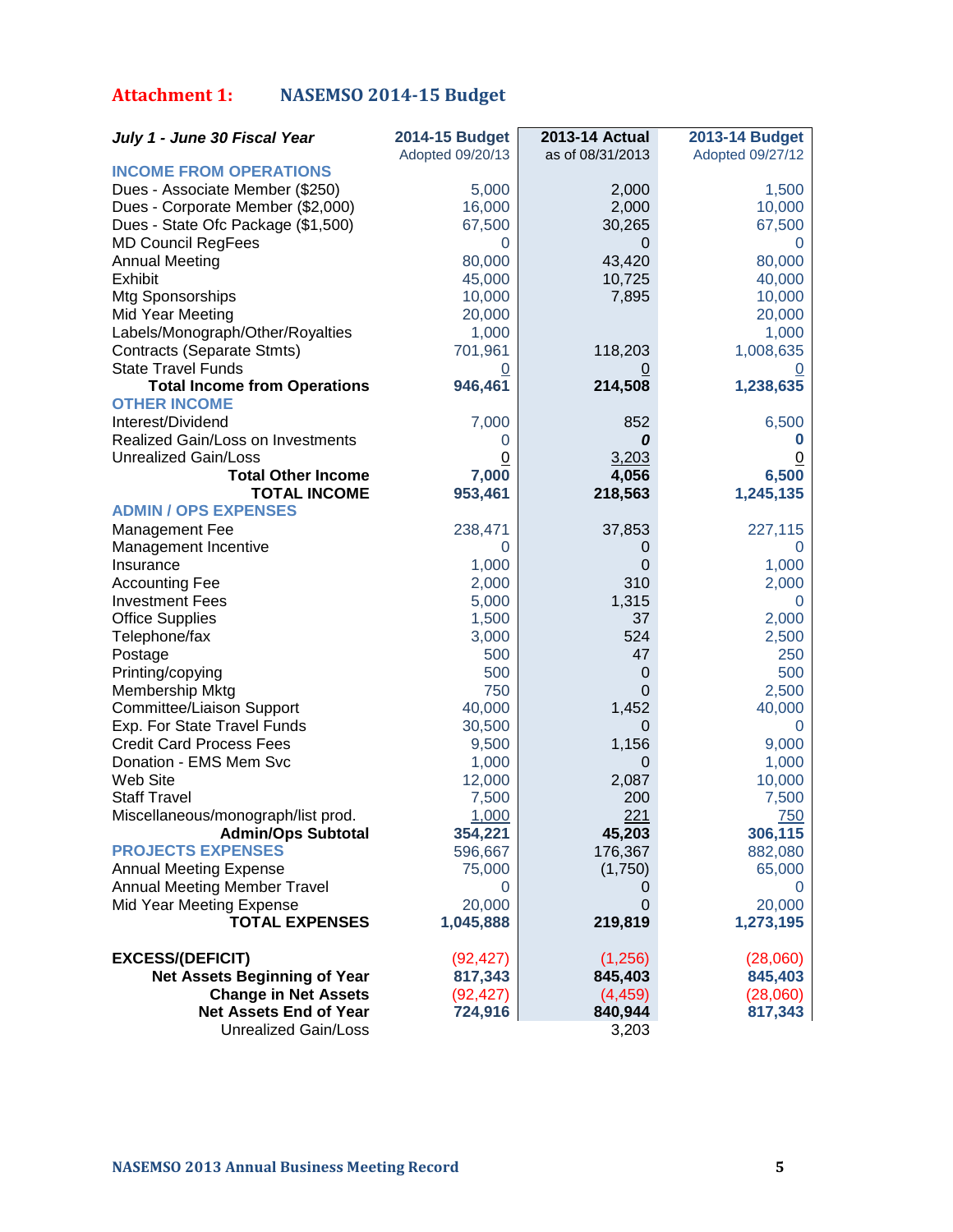# **Resolution 2013-01**

# **Support of Standard for Public Safety Telecommunicators When Responding to Calls Pertaining to Missing, Abducted and Sexually Exploited Children**



**hereas**, There are nearly 800,000 children reported missing each year;<sup>1</sup> **W**

**Whereas**, On average 2,100 children are reported missing to law-enforcement agencies each day;<sup>2</sup>

**Whereas**, 58,200 children were victims of non-family abductions in a one-year period of time:<sup>3</sup>

**Whereas**, Researchers<sup>4</sup> have found that when children are abducted and murdered, time is of the essence; 47% die within the first hour, 76% within three hours, 15 survive more than a day and 40% are dead before they are reported;<sup>5</sup>

**Whereas**, We are seeing an increase in the number of reported cases of child sexual exploitation;<sup>6</sup>

**Whereas**, This country's future is dependent upon the growth and development of children;

**Whereas**, Call takers and dispatchers in public safety answering points (PSAPs) play a vital role in child protection through effective call screening of calls regarding missing children, collection of information about children and abductors, and follow-up information searches that support investigations of missing children;

**Tow, therefore be it resolved** that the National Center for Missing & Exploited Children and the National Association of State EMS Officials agree that the crises of missing and sexually exploited children are grave concerns to our organizations and the nation; and the consequences of these actions against our children threaten the foundation of our country's existence. **N**

**Be it further resolved**, that the National Center for Missing and Exploited Children and the National Association of State EMS Officials hereby join in partnership to support State and Local efforts aimed at adoption by 9-1-1 centers of APCO ANS 1.101.2-2010 [Standard for](http://www.apcointl.org/pdf/APCO-ANS-1-101-2-2010web.pdf)  [Public Safety Telecommunicators when Responding to Calls Pertaining to Missing,](http://www.apcointl.org/pdf/APCO-ANS-1-101-2-2010web.pdf)  [Abducted and Sexually Exploited Children](http://www.apcointl.org/pdf/APCO-ANS-1-101-2-2010web.pdf) which describes best practices that will help to recover abducted children as soon as possible, and protect children from sexual exploitation.

Submitted by Paul Patrick (UT), NASEMSO Communications Committee Chair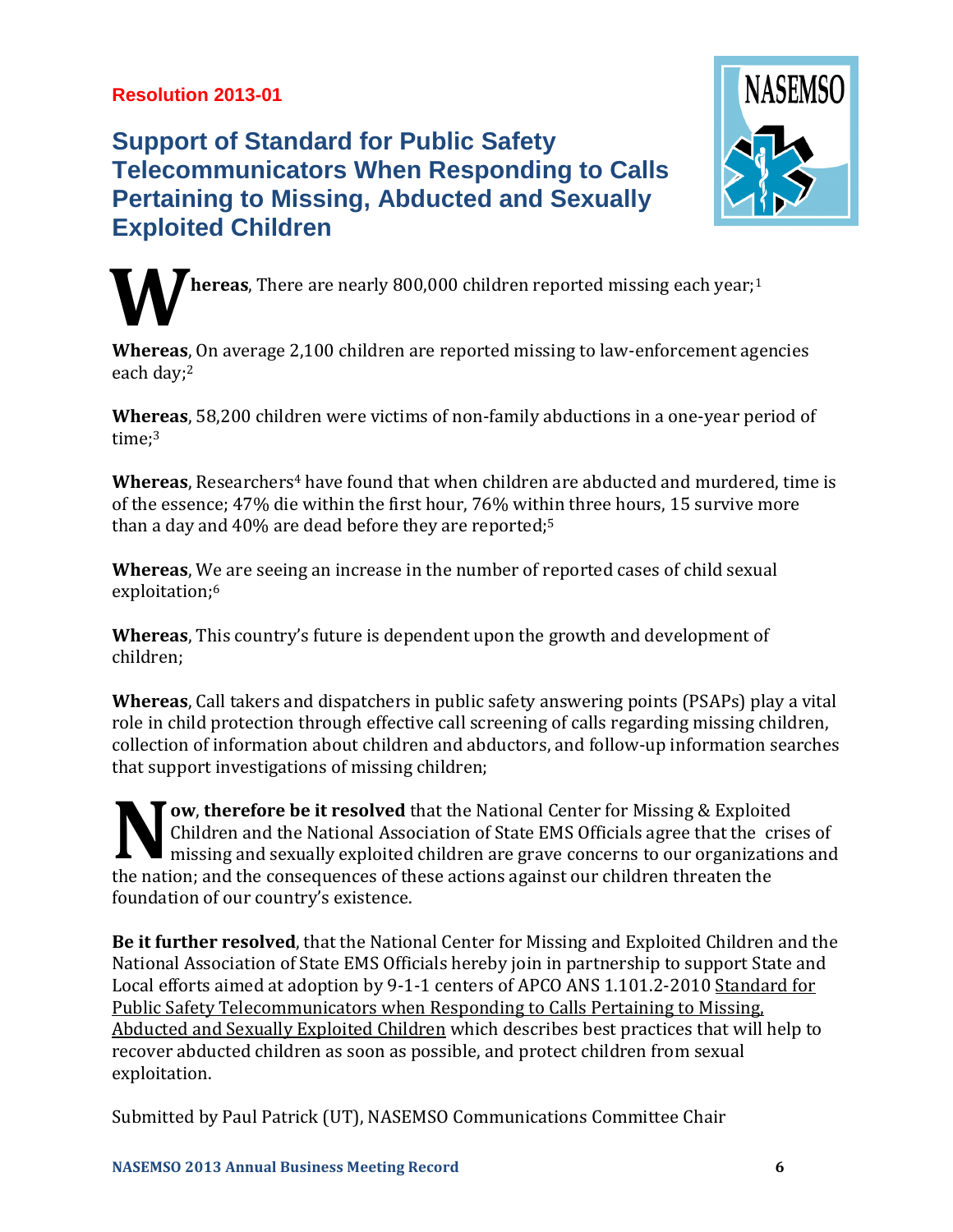Signed this  $20<sup>th</sup>$  day of September 2013.

James DeTienne **Dennis Blair** 

ennis Blai

2012-2014 President 2012-2014 Secretary

Intended Distribution: APCO International National Center for Missing and Exploited Children National Emergency Number Association National Academies of Emergency Dispatch

<sup>1</sup>According to Andrea J. Sedlak, David Finkelhor, Heather Hammer, and Dana J. Schultz in "National Estimates of Missing Children: An Overview," *National Incidence Studies of Missing, Abducted, Runaway, and Thrownaway Children*, Washington, DC: Office of Juvenile Justice and Delinquency Prevention, Office of Justice Programs, U.S. Department of Justice, October 2002, page 5, 797,500 children were reported missing in 1999 [hereinafter Sedlak].

<sup>2</sup>Daily average of 2,184 is derived from 797,500 reports made in 12 months of 1999.

<sup>4</sup>Robert D. Keppel, Joseph G. Weis, and Kenneth A. Hanfland. *Case Management for Missing Children Homicide Investigation*. Olympia, Washington: Office of the Attorney General, State of Washington and U.S. Department of Justice's Office of Juvenile Justice and Delinquency Prevention, May 1997, page 23.

<sup>5</sup>*Id*., page 13.

6Reports of sexually exploited children have increased to the National Center for Missing & Exploited Children's CyberTipline from 9,668 reports in its first full year of operation in 1999 to 81,939 reports in 2003. These numbers are summarized from *NCMEC Quarterly Progress Reports* by John B. Rabun published in Alexandria, Virginia, by the National Center for Missing & Exploited Children respectively January 13, 1999/page 37, January 13, 2000/page 36, January 8, 2003/page 27, and January 14, 2004/page 29.

<sup>3</sup>Sedlak, *supra* note 1, page 10.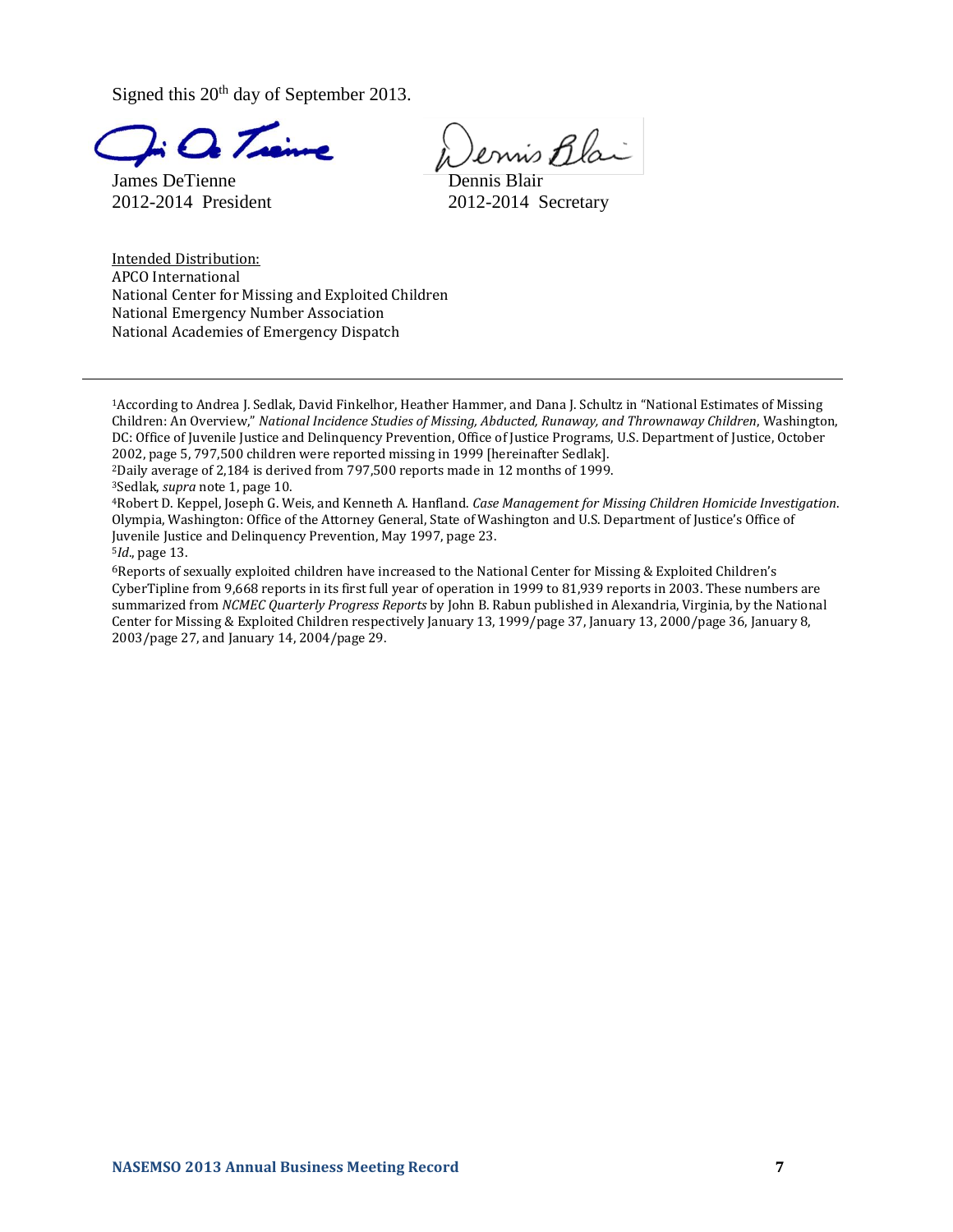# **Integration of Personnel Educated in the Military into the Civilian EMS Workforce**



**hereas**, the National Association of State EMS Officials (NASEMSO) recognizes that dedicated members of the military return to our country's workforce with skills and knowledge that were acquired as a member of the United States Armed Forces and should be welcomed; and **W**

**Whereas**, these educated veterans constitute an enhanced workforce that can assist local emergency medical services (EMS) in meeting current and future staffing demands; and

**Whereas**, many state EMS Directors and state EMS staff are also dedicated veterans; and

**Whereas**, all state EMS directors understand the need to return dedicated veterans to the workforce within our country as soon as possible; and

**Whereas**, it is also the responsibility of state EMS officials to ensure the public that EMS staff that respond to their EMS needs have the skills, knowledge, and equipment to provide state of the art care;

**ow, therefore be it resolved** that NASEMSO and its members are hereby dedicated to do everything feasible to expedite the credentialing of these dedicated heroes within each of our states; and **N**

**Be it further resolved** that NASEMSO is dedicated to partnering with US Department of Defense to identify best Department of Defense and state practices that will facilitate the assessment of education provided by the military and state credentialing of members of the military returning to the civilian EMS workforce.

**Be it further resolved** NASEMSO and its members call upon colleague state boards of medicine and other state licensing agencies with EMS personnel oversight to do the same, and call upon local EMS agencies to ensure that these dedicated veterans are welcomed to the national EMS workforce.

Submitted by, Joseph Schmider (TX), Andy Gienapp (WY) Steve Sutton (KS)

**Signed this 20th day of September, 2013**

James DeTienne NASEMSO 2012-14 President NASEMSO 2012-14 Secretary